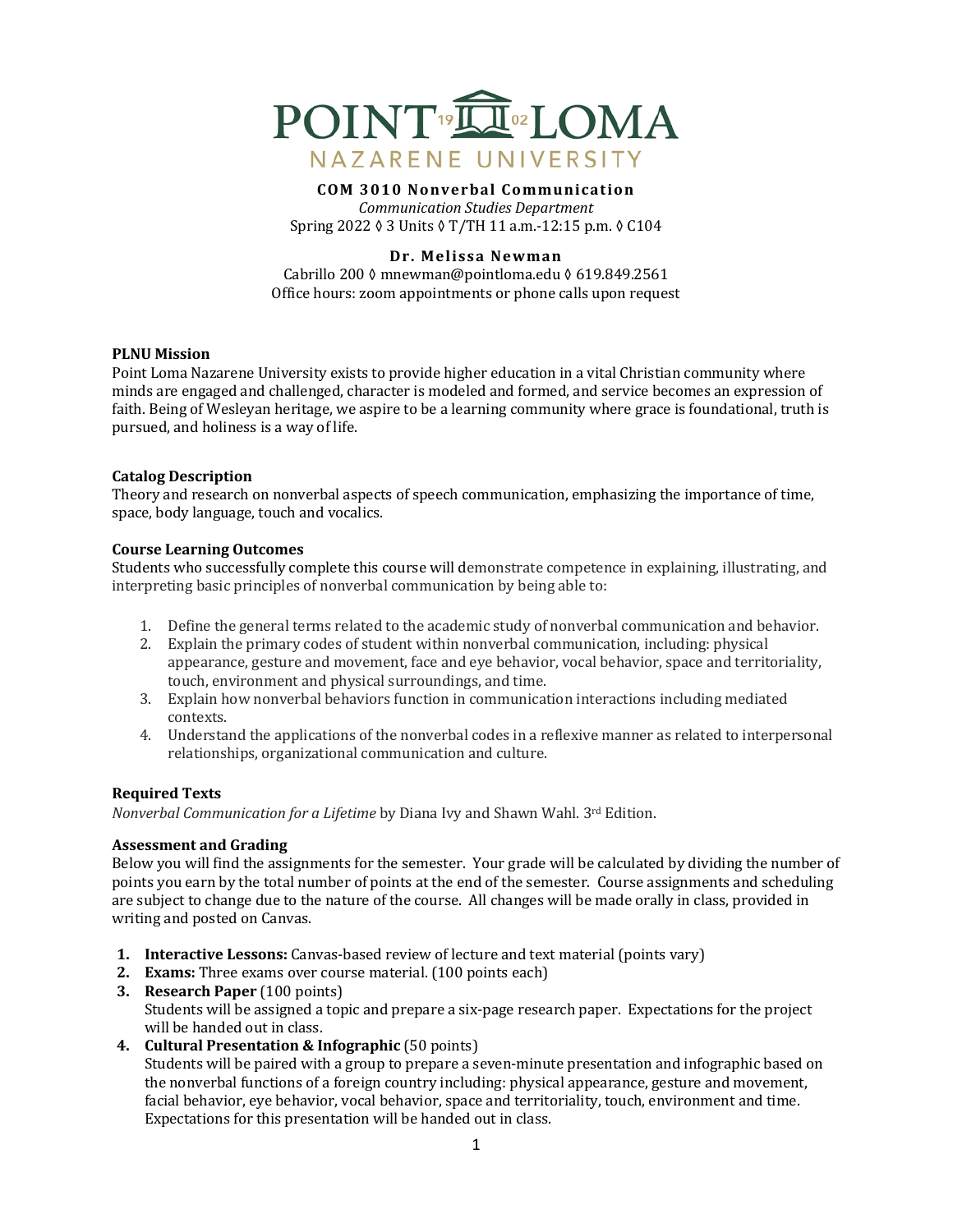**5.** Practicums & Participation (points vary) Students will complete various activities to support experiential learning of course material.

# **Grade Scale**

A- = 90-92%; A = 93-100: Excellent (*exceptional, superlative presentations, engaged in class lecture and discussion, attendance, posture, interest, etc. Comprehensive excellence is needed for a superlative grade in this course*.

 $B = 80 - 82\%$ ;  $B = 83 - 87\%$ ;  $B = 88 - 89\%$ ; Above average

 $C - 70 - 72\%$ ;  $C = 73 - 77\%$ ;  $C + 78 - 79\%$ : Average (*mediocre, passable, fair, midpoint between extremes of excellence and failure.)*

D- =  $60-62\%$ ; D =  $63-67\%$ ; D+ =  $68-69\%$ : Below average

F = 59% and below: Failure (*omission or lack of satisfactory performance of action or task, inadequate, impassable, etc.)* 

# **Method of Instruction**

The course is taught through lecture, discussion, class activities, and a semester project all designed to help you develop critical thinking abilities as they relate to organizational life. Lectures will often introduce material beyond that which is covered in readings and will assume information supplied in the text. Lecture and text should complement, not substitute for each other. It is your responsibility to come to class ready to think, challenge, analyze, and apply the material covered. Additional norms include the following:

- 1. Due to our current pandemic conditions, our class will follow all of the PLNU policies related to Covid-19. Please see the PLNU Covid-19 website, the Covid-19 Canvas course, and the PLNU catalog for the most current policies.
- 2. Students will answer the questions on the Campus Clear app each day before coming to class. All of us, including me, can show our respect and care for each other by not coming to class if we don't pass the Campus Clear app or have any covid symptoms.
- 3. During our in-person class we will all wear well-fitting face masks (over the mouth and nose) and maintain as much distance as possible.
- 4. If I (or a member of my household) must quarantine, our class will meet remotely for that time. Please check your PLNU email before coming to class in case there is a last-minute change in the modality of class.
- 5. If you are quarantined, please follow the syllabus, complete the work on Canvas (if any) and get missed notes from a classmate.
- 6. Students are expected to attend class and be on time. Failure to make presentations on schedule will result in a failing grade for that presentation. In the event of absence students seek missed information/notes from classmates and/or Canvas.
- 7. PLNU allows up to 25% of course work to be completed in Canvas so we will utilize it throughout the semester. Canvas will have your assignments listed with due dates set and all the materials needed for the course beyond the textbook. Students should set their Canvas user preferences to get daily reminders for assignments due. All written work must be typed, and attention should be paid to form (including grammar, punctuation, spelling, APA formatting and general appearance) as well as content. Late work will receive an automatic point deduction unless there is EAC accommodation for illness.
- 8. Integrity is of great importance. Plagiarism of any sort will not be tolerated and will result in a grade of "F" for the project and possibly the course. See university notifications below for specifics.
- 9. Classroom disruption by cell phones or other electronic devices (i.e. text messaging) is prohibited. All laptops, cell phones and similar electronic devices must remain turned off and out of sight for the duration of class unless we are using them for course work. A student may face a zero and/or failure in the class if an electronic device is used for cheating during a test.
- 10. Please be super considerate of our learning process. Please do not walk in/out of the classroom during lecture. Also, please do not carry on side conversations while the professor is lecturing.
- 11. This syllabus serves as the contract between the students and professor. Your continued enrollment in the course serves as agreement to abide by the policies and information set forth here within.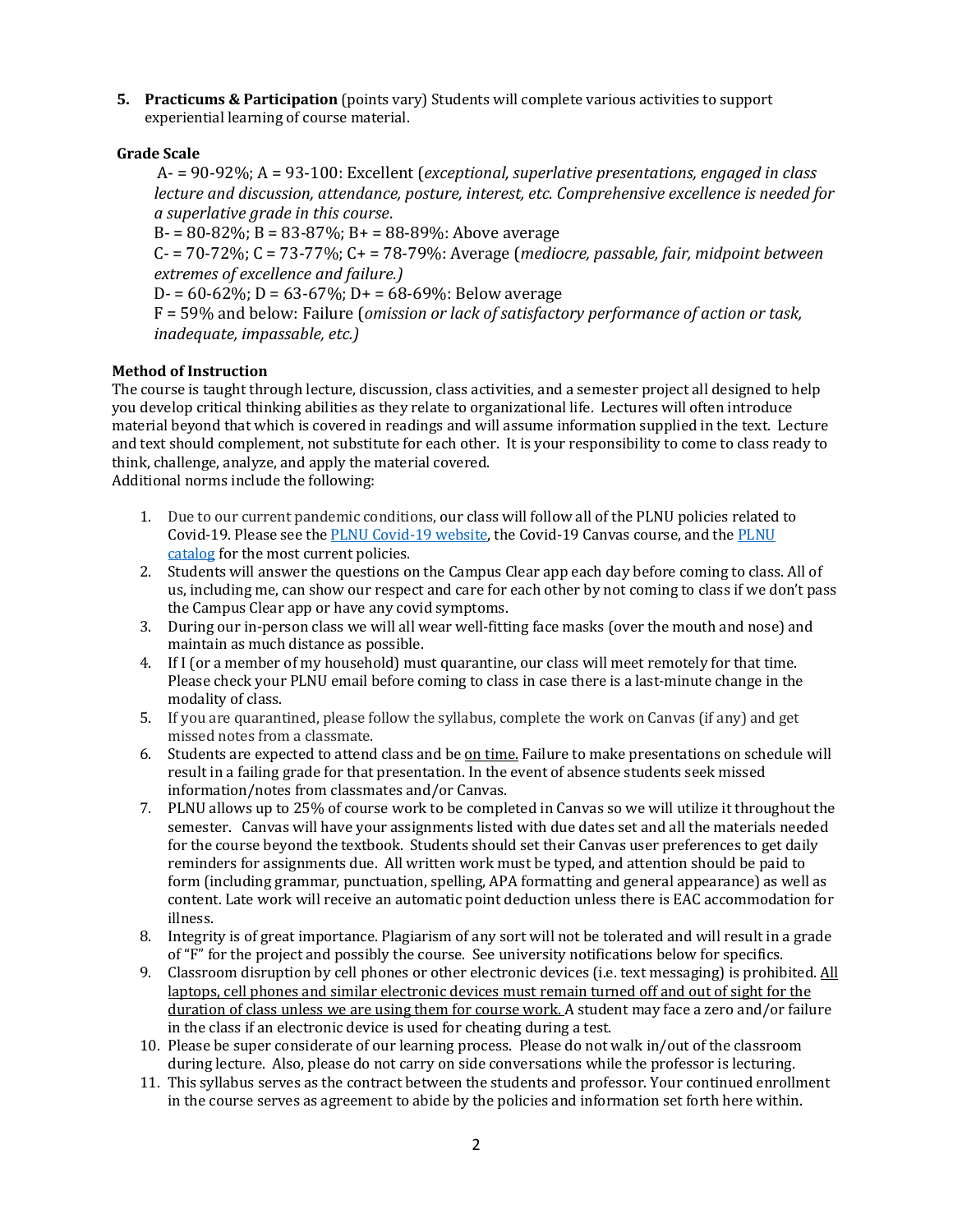## **Course Schedule**

Please note: Due to the nature of this course, the schedule is subject to change. All changes will be posted on Canvas and announced in class.

| Date                             | Plan for the Week                                              | Preparation for the<br>Week                          |
|----------------------------------|----------------------------------------------------------------|------------------------------------------------------|
| Session 1                        | Course Intro                                                   | Read Syllabus and<br><b>Text Overview</b>            |
| Week of<br>Jan 11                | Introduction to Communication<br><b>Course Information</b>     | Pre-read Chapter 1                                   |
| <b>Zoom Meeting</b><br>Jan $13$  |                                                                |                                                      |
| Session 2<br>Week of<br>Jan $17$ | Chapter 1:<br>Foundations of Nonverbal Communication (NC)      | Read Chapter 1 and<br>complete Interactive<br>Lesson |
|                                  |                                                                | Pre-read Chapter 2                                   |
| Session 3<br>Week of<br>Jan $24$ | Chapter 2:<br>NC Development: A Reflexive Approach             | Read Chapter 2 and<br>complete Interactive<br>Lesson |
|                                  |                                                                | Pre-read Chapter 3                                   |
| Session 4<br>Week of<br>Jan 31   | Chapter 3:<br>Environment as NC: Our Perceptions and Reactions | Read Chapter 3 and<br>complete Interactive<br>Lesson |
|                                  |                                                                | Pre-read Chapter 4                                   |
|                                  |                                                                | Complete Practicum<br>Assignment #1                  |
| Session 5<br>Week of<br>Feb 7    | Chapter 4:<br>Proxemics: Our Use of Space                      | Read Chapter 4 and<br>complete Interactive<br>Lesson |
|                                  |                                                                | Exam 1 (Chapters 1-4)                                |
|                                  |                                                                | Pre-read Chapter 5                                   |
| Session 6                        | Chapter 5:<br>Physical Appearance: The Body as NC              | Read Chapter 5 and<br>complete Interactive           |
| Week of<br>Feb 14                |                                                                | Lesson                                               |
|                                  |                                                                | Complete Practicum<br>Assignment #2                  |
|                                  |                                                                | Pre-read Chapter 6                                   |
| Session 7<br>Week of             | Chapter 6:<br>Kinesics: Body Movement, Gestures, and Posture   | Read Chapter 6 and<br>complete Interactive<br>Lesson |
| Feb 21                           |                                                                |                                                      |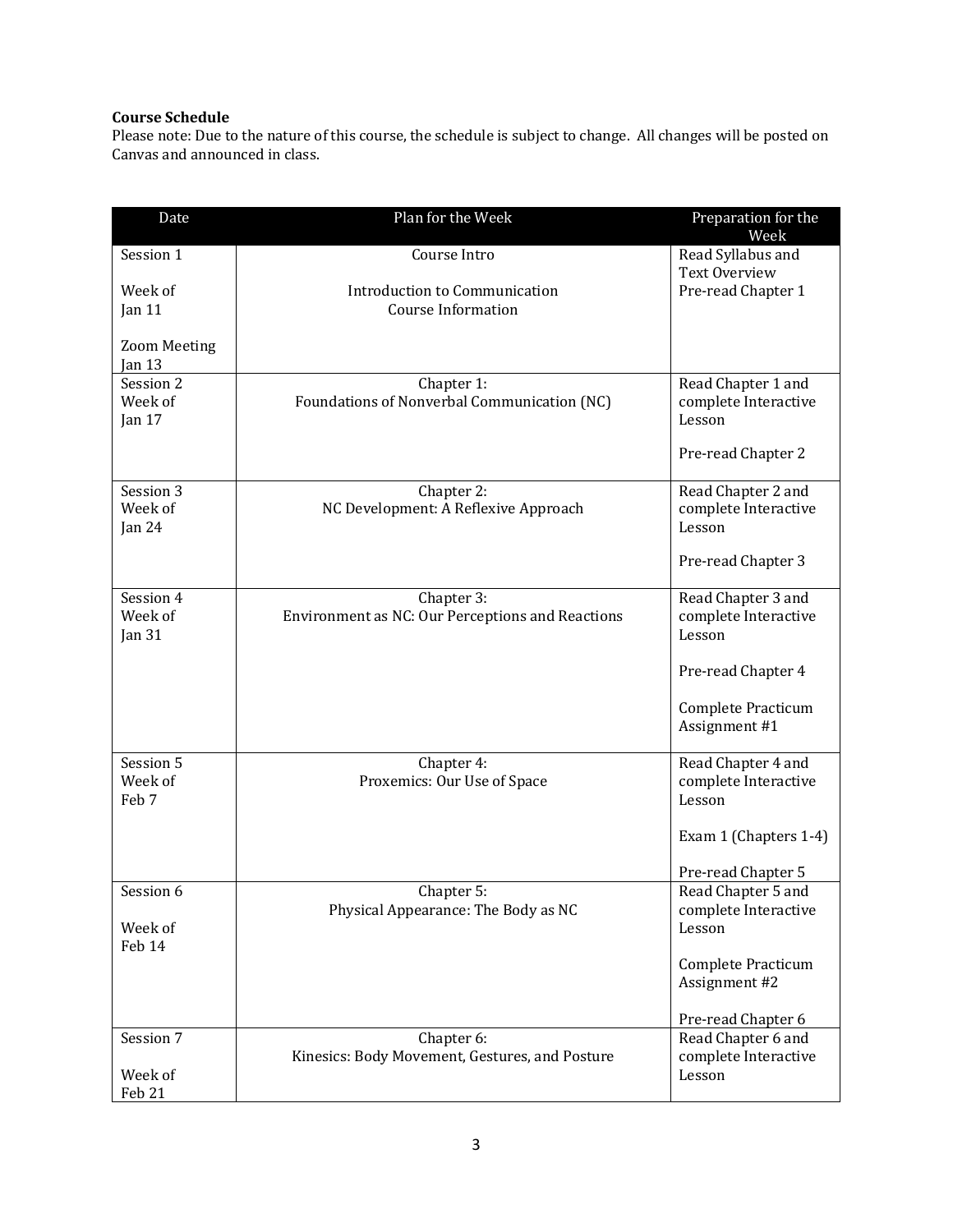|                                  |                                                                                     | Complete Practicum<br>Assignment #3                                      |
|----------------------------------|-------------------------------------------------------------------------------------|--------------------------------------------------------------------------|
|                                  |                                                                                     | Pre-read Chapter 7                                                       |
| Session 8<br>Week of<br>Feb 28   | Chapter 7:<br>Face and Eyes: Revealing, Modifying, and Deceiving                    | Read Chapter 7 and<br>complete Interactive<br>Lesson                     |
|                                  |                                                                                     | Pre-read Chapter 8<br>Complete Practicum<br>Assignment #4                |
|                                  | March 7-11 Spring Break                                                             |                                                                          |
| Session 9<br>Week of<br>March 14 | Chapter 8:<br>Touch: Our Bodies in Contact                                          | Read Chapter 8 and<br>complete Interactive<br>Lesson                     |
|                                  |                                                                                     | Exam 2 (chapters 5-8)                                                    |
|                                  |                                                                                     | Pre-read Chapter 9                                                       |
|                                  |                                                                                     | Article Review:<br>Leveraging the Power<br>of Nonverbal<br>Communication |
|                                  |                                                                                     | Select country for<br><b>Cultural Presentation</b><br>and Infographic    |
| Session 10<br>Week of            | Chapter 9:<br>Vocalics: Our Voices Speak Nonverbal Volumes                          | Read Chapter 9 and<br>complete Interactive<br>Lesson                     |
| March 21                         | <b>Culture Presentation Conferences</b>                                             |                                                                          |
|                                  |                                                                                     | Complete Cultural<br>Presentation and<br>Infographic                     |
| Session 11                       | <b>Application Time!</b>                                                            | Pre-read Chapter 10                                                      |
| Week of<br>March 28              | <b>Cultural Presentations &amp; Infographics</b>                                    | Decide on topic for<br>Research Paper                                    |
| Session 12<br>Week of            | Chapter 10:<br>Nonverbal Communication, Technology, and Social Media<br>Chapter 11: | Read Chapters 10 & 11<br>and complete<br><b>Interactive Lessons</b>      |
| April 4                          | Nonverbal Communication in Professional and Educational<br>Contexts                 | Complete Practicum<br>Assignment #5                                      |
|                                  |                                                                                     | Pre-read Chapter 12                                                      |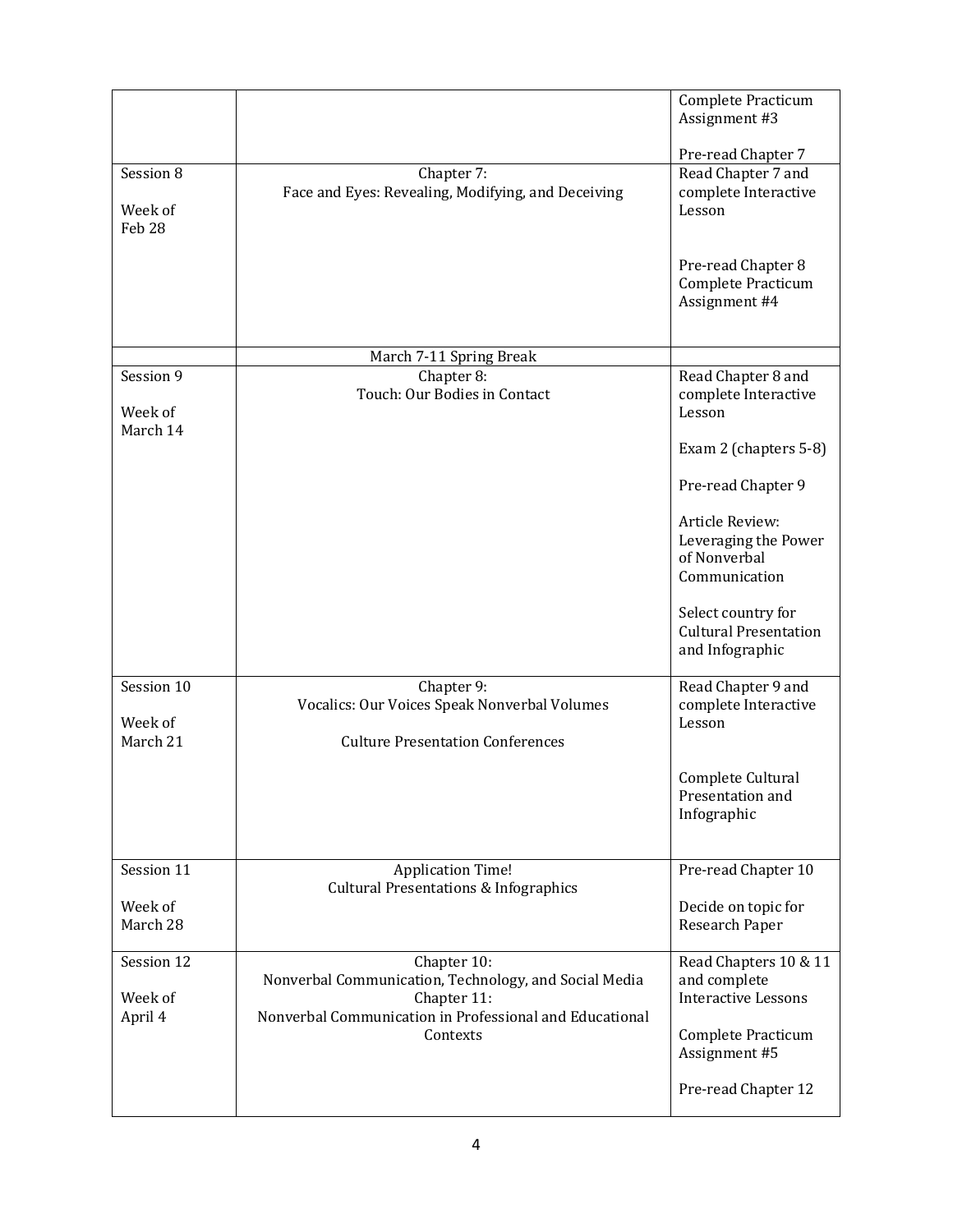|                                   | Final Exam: Thursday, 5/5 at 10:30 am                           |                                                        |
|-----------------------------------|-----------------------------------------------------------------|--------------------------------------------------------|
| Session 15<br>Week of<br>April 25 | Research Paper Roundtable                                       | Course<br>Conclusion/Evaluation                        |
|                                   |                                                                 | Write and submit<br><b>Research Paper (Due</b><br>4/24 |
|                                   |                                                                 | Complete Practicum<br>Assignment #6                    |
| Week of<br>April 19               | April 20- Exam 3                                                | complete Interactive<br>Lesson                         |
| Session 14                        | April 14-18 Easter Break<br>April 19-Research Paper Conferences | Read Chapter 12 and                                    |
|                                   |                                                                 | Prepare for Exam 3<br>(chapters 9-12)                  |
|                                   |                                                                 | Work on Research<br>Paper                              |
| Week of<br>April 11               | Nonverbal Communication: Relationships                          | complete Interactive<br>Lesson                         |
| Session 13                        | Chapter 12:                                                     | Read Chapter 12 and                                    |
|                                   |                                                                 | Research and Outline<br>Research Paper                 |

# **University Notifications**

# **STATE AUTHORIZATION**

State authorization is a formal determination by a state that Point Loma Nazarene University is approved to conduct activities regulated by that state. In certain states outside California, Point Loma Nazarene University is not authorized to enroll online (distance education) students. If a student moves to another state after admission to the program and/or enrollment in an online course, continuation within the program and/or course will depend on whether Point Loma Nazarene University is authorized to offer distance education courses in that state. It is the student's responsibility to notify the institution of any change in his or her physical location. Refer to the map on *State Authorization* to view which states allow online (distance education) outside of California.

### **INCOMPLETES AND LATE ASSIGNMENTS**

All assignments are to be submitted/turned in by the due date. Late work will receive a reduction in points. Incompletes will only be assigned in extremely unusual circumstances.

### **PLNU COPYRIGHT POLICY**

Point Loma Nazarene University, as a non-profit educational institution, is entitled by law to use materials protected by the US Copyright Act for classroom education. Any use of those materials outside the class may violate the law.